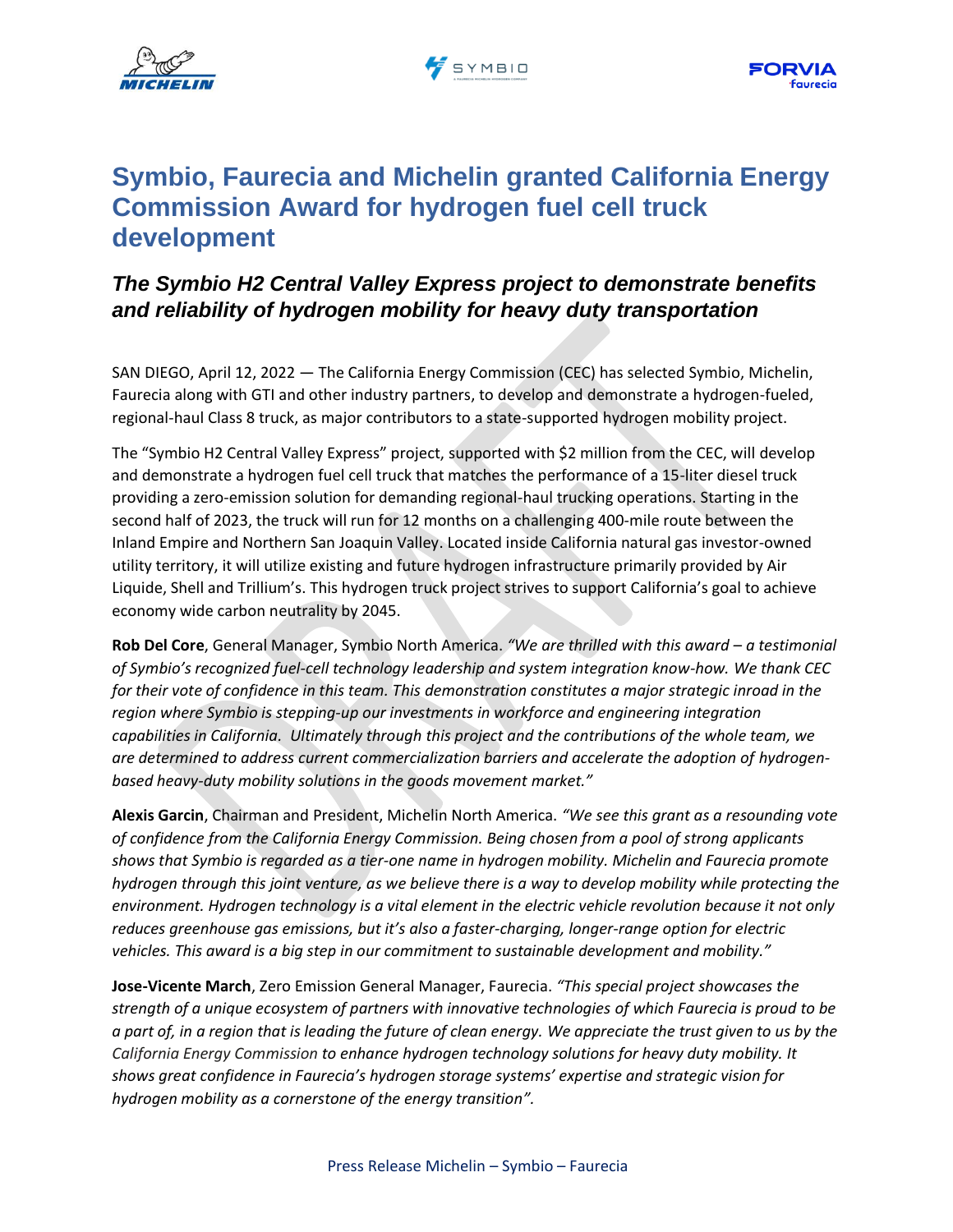





Hydrogen is perfectly suited to decarbonize heavy duty mobility, bringing distinctive advantages including more autonomy, higher payload, a shorter refueling time and a reduced total cost of ownership. It is particularly attractive for highly utilized commercial vehicles which need a longer driving range and faster refueling time to maximize uptime.

Faurecia, company of the Group FORVIA, will bring its recognized expertise in hydrogen storage systems by providing a complete hydrogen storage system with five 700 bar homologated tanks. At the heart of a growing ecosystem, leveraging commercial and technological partnerships, Faurecia covers 75% of the hydrogen powertrain and offers best-in-class solutions. In addition to the company's manufacturing global footprint, systems integration know-how, and R&D hydrogen center of expertise, Faurecia has a proven record of hydrogen commercial and light commercial vehicles on the road with international OEMs including Stellantis, Hyundai and Hyvia.

For their part, Michelin will provide low-rolling resistance tires that combine safety, longevity, environmental protection and increased load capacity. With these technologically advanced tires, adapted for heavy duty transportation, Michelin is supporting the transition to cleaner, more efficient electric mobility solutions that offer greater range. In 20 years, the energy efficiency of our tires has increased by 20%. Michelin also brings nearly 20 years of experience in developing hydrogen fuel-cell technologies.

Symbio will design, develop, and integrate a heavy-duty long-haul truck ready fuel cell powertrain powered by Symbio's fuel cell stack technology – StackPack, coupled with Faurecia's hydrogen storage system and Michelin's low resistance tires into a Freightliner Cascadia platform. Symbio, a jointly owned subsidiary of Faurecia and Michelin, is a global hydrogen fuel cell manufacturer boasting more than 30 years of combined experience in hydrogen fuel-cell system development and vehicle integration, and it's proud to have been chosen by Stellantis for its deployment of Hydrogen-powered Light Commercial Vehicles, the first of its kind in the world. Furthermore, the Group is building one of Europe's largest hydrogen fuel-cell plants and a world-class innovation center in Lyon, France that is to become operational in 2023, along with additional projects to expand its footprint in North America and globally.

GTI, a leading research and training organization creating solutions that shape energy transitions, will lead the grant administration, provide technical insight and program management as well as perform data collection. Other project partners include Total Transportation Services (TTSI), the fleet operator that will demonstrate the truck, Frontier Energy for community outreach, and Ricardo Strategic Consulting for demonstration data analysis. Southern California Gas Company (SoCalGas) and Utilization Technology Development (UTD), a global collaboration of leading natural gas utilities, will provide funding support.

###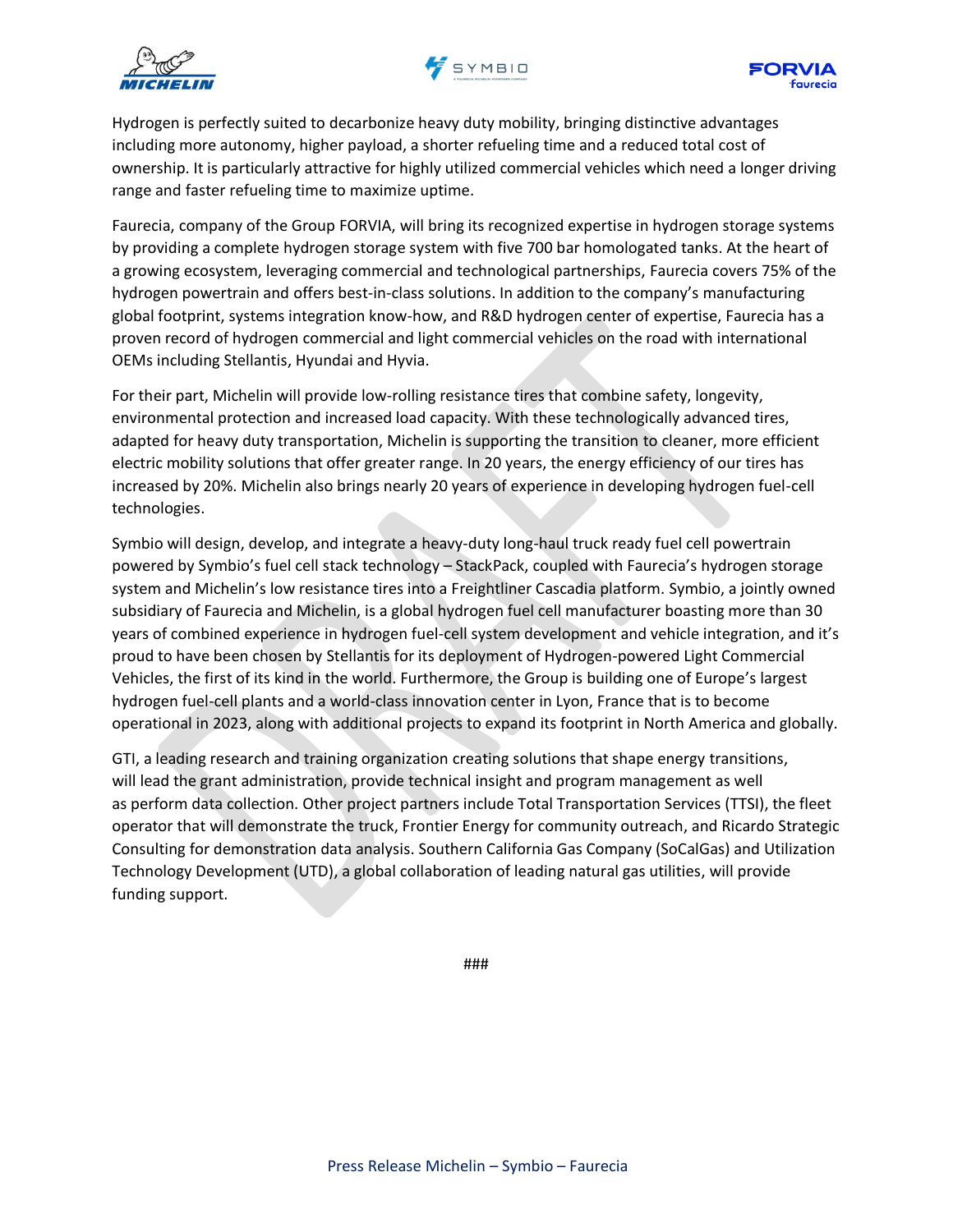





### **SYMBIO CONTACTS**

Maria Alcon-Hidalgo [maria.alcon-hidalgo@symbio.one](mailto:maria.alcon-hidalgo@symbio.one) +33 (0)7 61294347

## **MICHELIN CONTACTS**

Andrew Festa [andrew.festa@michelin.com](mailto:andrew.festa@michelin.com)

## **FAURECIA CONTACTS**

**Press Contact** Youssara Id Chrife [youssara.idchrife@faurecia.com](mailto:youssara.idchrife@faurecia.com)

**Analysts/Investors contact** Marc Maillet [marc.maillet@faurecia.com](mailto:marc.maillet@faurecia.com)

Matthieu Fernandez [matthieu.fernandez@faurecia.com](mailto:matthieu.fernandez@faurecia.com)

#### **About Symbio**

Symbio, a Michelin/Faurecia joint venture, is a global hydrogen fuel cell technology partner to OEMs , with its unique expertise and focus on setting automotive production standards. The company offers a complete range of fuel cell power products - StackPack, for different transportation needs including light duty commercial vehicles, buses and trucks and various formats of electric vehicles. Symbio is a partner of Stellantis' deployment of Hydrogen-powered Light Commercial Vehicles, a first of its kind in the world. Its ambition is to become a world-wide leader in hydrogen zero-emission mobility, having a global industrial footprint and a production capacity of 200,000 StackPacks per year by 2030, for use by vehicle manufacturers around the world.

#### **About Michelin**

Michelin, the leading mobility company, is dedicated to enhancing its clients' mobility, sustainably; designing and distributing the most suitable tires, services and solutions for its clients' needs; providing digital services, maps and guides to help enrich trips and travels and make them unique experiences; and developing high-technology materials that serve a variety of industries. Headquartered in Clermont-Ferrand, France, Michelin is present in 177 countries, has 124,760 employees and operates 68 tire production facilities which together produced around 173 million tires in 2021. [\(www.michelin.com\)](http://www.michelin.com/)

#### **About Faurecia**

Faurecia, company of the Group FORVIA, is a global automotive technology leader. With 257 industrial sites, 39 R&D centers and 111,000 employees in 33 countries, Faurecia operates through four areas of business: seating, interiors, Clarion Electronics and clean mobility. In 2021, the Group reported total turnover of €15.6 billion. Faurecia is listed on the Euronext Paris market and is a component of the CAC Next 20 index. [www.faurecia.com](http://www.faurecia.com/)

#### **About FORVIA**

FORVIA, the world's seventh largest automotive technology player, comprises the complementary technology and industrial strengths of Faurecia and HELLA. With over 300 industrial sites and 77 R&D centers, 150,000 people, including more than 35,000 engineers across 40+ countries, FORVIA provides a unique and comprehensive approach to the automotive challenges of today and tomorrow.